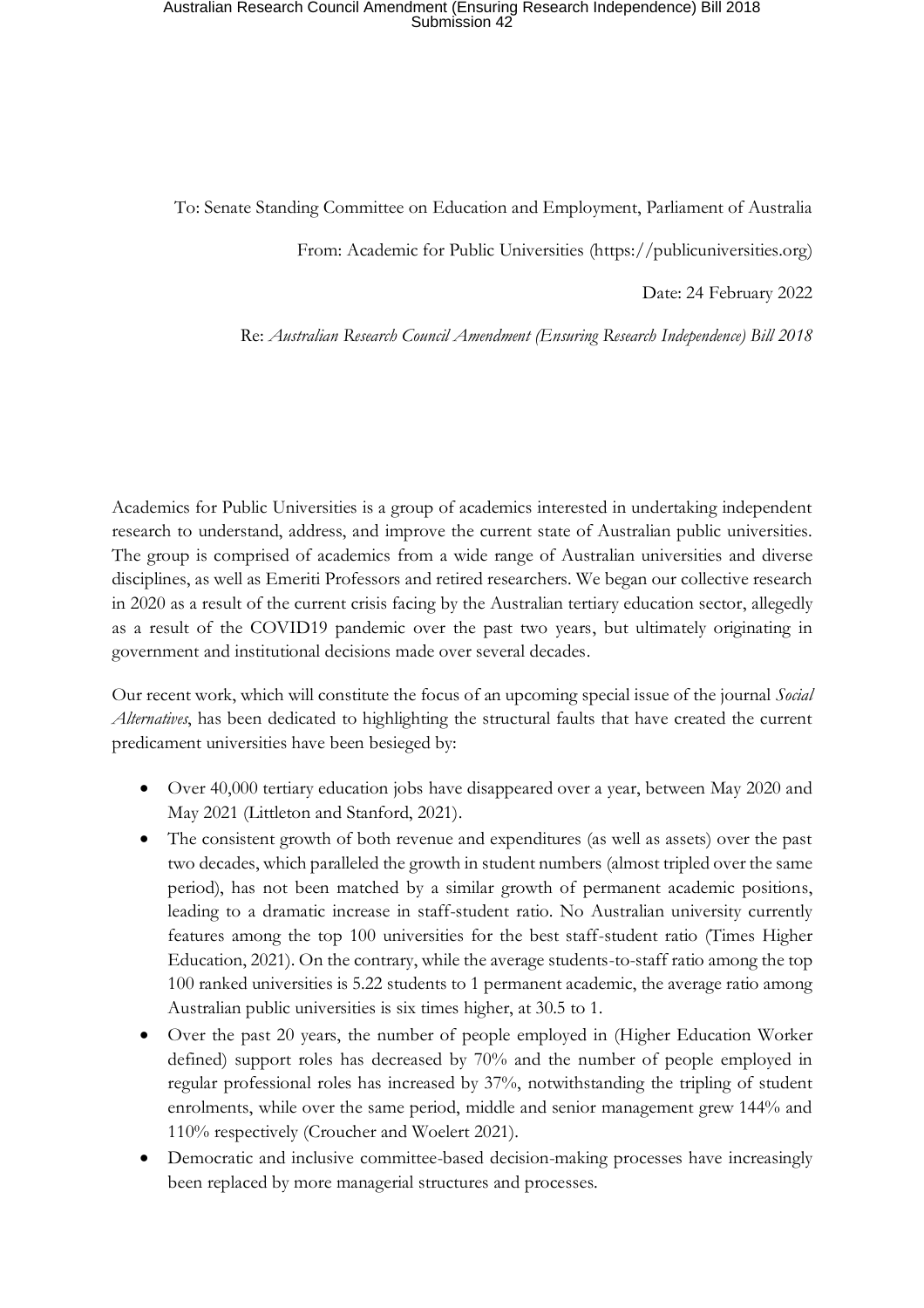- Structural changes within individual institutions occur at an increasingly rapid pace (often as a result of a new executive member being appointed to a particular portfolio).
- Students are increasingly diverted to 'self-directed' online modules, a trend accompanied by a decrease of direct contact-time with lecturers and tutors, notwithstanding the very clear student dissatisfaction with such a trend (TEQSA 2020).
- Courses and subject offerings are increasingly cut while the costs of some degrees have increased.
- Concerns about the decline of academic freedom have led to the recommendation of a Model Code by former Chief Justice Robert French (2018).
- Bullying and wage theft consistently appear in recent news reports.
- The casualisation of the workforce has reached unprecedented proportions (for example, the University of Melbourne, Australia's richest tertiary institutions, has been recently reported by the ABC as employing 72.9% of its staff on insecure terms).
- According to recent research (conducted in 2021), Australian university personnel are 2.5 times more likely than the national average to work in a high-risk corporate climate highly conducive to poor mental health conditions.
- While all the above is occurring, the average salary of Australia's Vice-Chancellors has reached just above A\$1 million dollars in 2019. Even with the relative cuts that have occurred as a result of the pandemic current salaries of Vice -Chancellors still far exceed the pay of any other public servant (including that of the Prime Minister) and, on average, are 11.26 times the average salary of Australian academics (more than twice their UK counterparts, where the ratio is 5.7 to 1) (Rowlands and Boden 2020).

It is, thus, against the background of the concerning trends our research has identified, that we respectfully present our submission in regard to the issue of Ministerial oversight of, and interference with, research grant allocation decisions by the Australian Research Council (ARC).

Firstly, while it is necessary for a society to maintain oversight of its various institutions via the democratically elected individuals who represent the political pinnacle of a free democracy, we question whether the power of the Minister to intervene to alter the decisions of an already established independent body – specifically tasked with making merit-based decisions on research proposal and grant allocations – does indeed exceed that need for ultimate political oversight. After all, several recourses already exist (both within the criminal and administrative legal frameworks) to address any potential shortcomings of ARC decisions. The Minister's role, it would appear to us, ought to be to ensure the proper operation of the ARC, but, if such proper operation is guaranteed, the Minister ought to abstain from addressing the *merit* of the ARC decisions.

The existing peer-review system in the form of the ARC College of Experts is designed to provide a rigorous and comprehensive review process. To perform its functions at its best, it is designed as an impartial and a-political entity, free from political interference. As it is the case for many other institutions that are crucial to the functioning of an independent, democratic and free society, the existence of such a politically independent body – politically instituted and routinely reviewed, but free of transient political interference – is essential to the free pursuit of intellectual excellence within a society.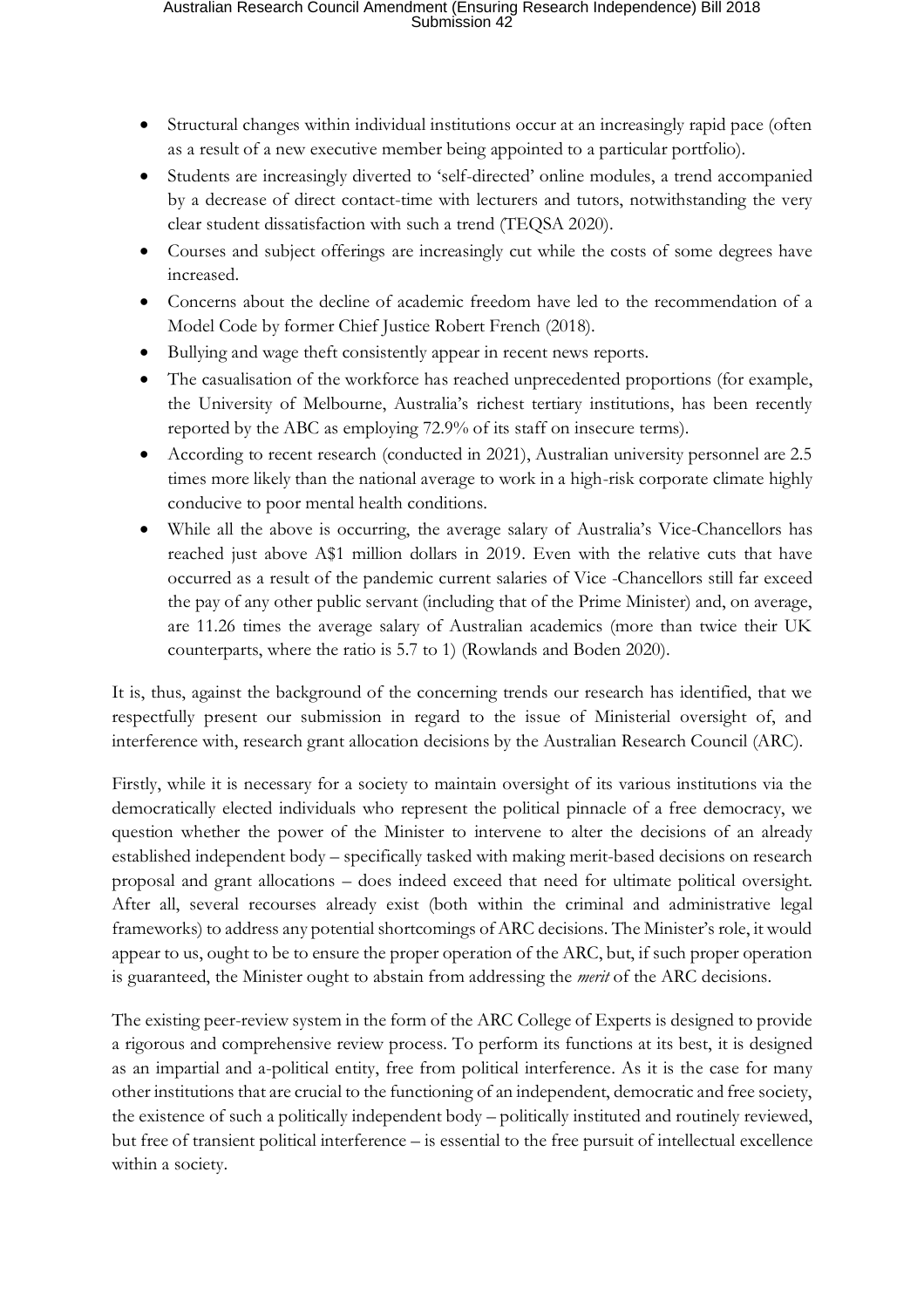We believe it is not hyperbole to assert that most human progress depends as much upon the unrestricted pursuit of knowledge 'for its own sake' as it does upon the targeted solutions of specific problems. Knowledge is frequently acquired by such unbridled research, the immediate relevance and application of which may not be apparent, and which depends upon other similar research outcomes before it can ever be commercially exploited (in those cases where commercialisation is a possible output of research). At times, it may take decades before such translation occurs, whereas at times it is the failure of a particular research project that leads to previously unthought of solutions. When asked by William Gladstone, the British Prime Minister of the day, whether his publicly funded research on electricity (then seen as an amusing but largely useless diversion) would ever be of any use, Faraday coolly replied, 'One day, Sir, you may tax it'.

Research, in other words, must be unfettered, and the creative power of the individual minds of the brightest researchers must be allowed to wonder (relatively) freely if its potential is to be truly and fully harnessed. Where such unfettered research is not fully supported, a society does not benefit from it. Such unfettered research supported by sufficient long-term and stable funding across all discipline areas has ensured that highly developed economies such as Germany, France, Japan, and the US (among others), as well as demographically comparable ones such as Switzerland, Sweden, Denmark and Finland, have achieved, and continue to maintain, global competitiveness and a strong economic future that is not dependent on a particular production chain based on finite resource availability. In other words, such economies have successfully invested in a knowledge-economy as the basis for their continuous economic, political and social success and wellbeing. In all these instances, the freedom to undertake research free from political interference is highly protected, on the understanding that the creative power of the human mind should not be restrained if creative, innovative, competitive and ultimately unpredictable solutions are to be engendered. According to Alfred Nobel's will, Nobel prizes are awarded to 'those who, during the preceding year, have conferred the greatest benefit to Mankind [sic]'. Scientists at Germany's Max-Planck-Society (and its predecessor organisation, the Kaiser-Wilhelm-Society), which is Government-funded and devoted purely to blue sky fundamental research, have won, by themselves, 37 Nobel prizes for Physics, Chemistry and Physiology or Medicine. By comparison, Australian scientists as a whole (even including those working overseas) have won 13 Nobel prizes in the same fields. Without a properly established system of government funding for *free* 'blue-sky' research, our lack of competitiveness with other countries over time becomes immediately apparent.

Since 2018, according to data available on the Australian Bureau of Statistics, there has been a 28.8% drop in Government expenditure on all forms of research and development. In 2015-16 Government expenditure was 0.239% of the Gross Domestic Product (GDP), whereas in 2019- 2020 Government expenditure relative to GDP was only 0.170%. Yet, the recent sudden need for mRNA vaccines has starkly highlighted the essential value of theoretical knowledge at critical (and often unpredictable) junctures. A stronger ongoing investment in 'blue-sky' research without immediate apparent commercial value would have allowed Australia to be even better placed in dealing with the onset of COVID. A sustained and continued investment in 'blue-sky' research with unpredictable results is likely to yield sudden and previously unexpected results when they are most needed. Therefore, any transient political constraint on such research process is likely to cause economic harm to Australia in the long term.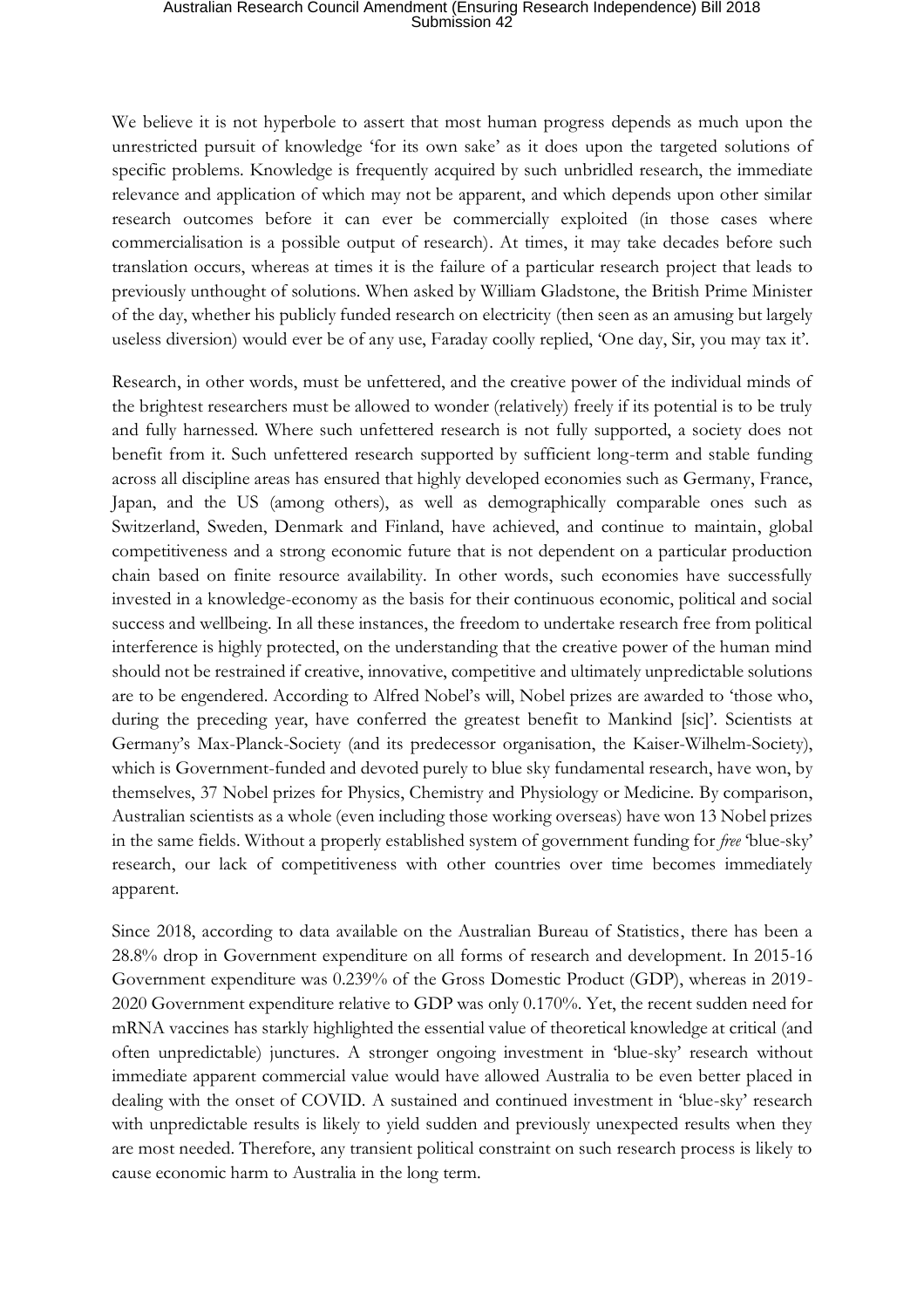Furthermore, no society is only an economy. Societies depend upon numerous areas and types of research for their well-being and prosperity, for the resolution of diverse problems and for their preparation for new challenges. Therefore, we also note that much research does not have direct commercial implications and rather contributes to Australia's capacity to be self-reflective about its own institutions, its own history, and its place in the world, as well as crucial social values such as freedom of speech, social justice, and equity. Most of such research cannot be commercialised in the manner currently envisaged by the Federal Government.

The value of much arts and humanities research (directly targeted by the latest use of Minister Roberts's exercise of his Ministerial veto powers) does not lie in innovation, intended or otherwise, but in the deepening of our collective understanding of ourselves and of society. Such inherently blue-sky research is equally instrumental to the establishment of an economically thriving society, just less predictably so. Much social science research may not be industry-oriented, with value that is instead often quite incremental, empirical, and builds on recognised bodies of knowledge and purpose. Moreover, the current emphasis on scientific pursuits and research aimed at the manufacturing sector hides the continued need for the social scientific knowledge required by all those sectors of the economy employed in public administration, social services, infrastructure, health and education, which overall constitute the majority of Australia's workforce.

Society also depends upon such diverse research to support higher education and professional training. Where such research is not available, the quality of teaching provided by universities inevitably declines. Simple instrumental, market-oriented economic imperatives governing the assessment of grant applications is thus inevitably bound to decrease the overall quality of Australia's tertiary education sector. Students may be immediately ready for jobs upon graduation, but they may not any longer know why they are undertaking such jobs, leading to a much more unstable job-market in the long term. In other words, the societal value of allegedly less marketready academic pursuits *is* instrumental, but it is not measurable in the short term and cannot be contained within the short political timeframe of a single Ministerial tenure.

Moreover, in addition to the pursuit of new knowledge, the maintenance of a sufficiently nuanced knowledge-base is necessary for the maintenance of an intellectually healthy and robust society. Japan, for example, has established a system of 'Living National Treasures' (*Jūyō Mukei Bunkazai Hojisha* - 'Preservers of Important Intangible Cultural Properties'), individuals tasked with the preservation of key knowledge areas, whereas many European countries establish lifetime chairs in a number of key academic disciplines. At present, Australian universities do not possess a system capable of preserving such essential knowledge against the threat of an increasingly casualised and precarious academic workforce.

The precarious nature of current academic work carries the additional risk of decreasing the pool of available talents, since the prospect of, at best, precarious employment, makes it increasingly hard to invest in a research career, for which a commitment of more than a decade of dedication is required. The current Ministerial veto powers, therefore, carry the additional consequence of acting as a deterrent for potential scholars to embark upon a research career marked not only by a precarious future but also by the uncertainty of their research being subject to political (rather than expert) oversight.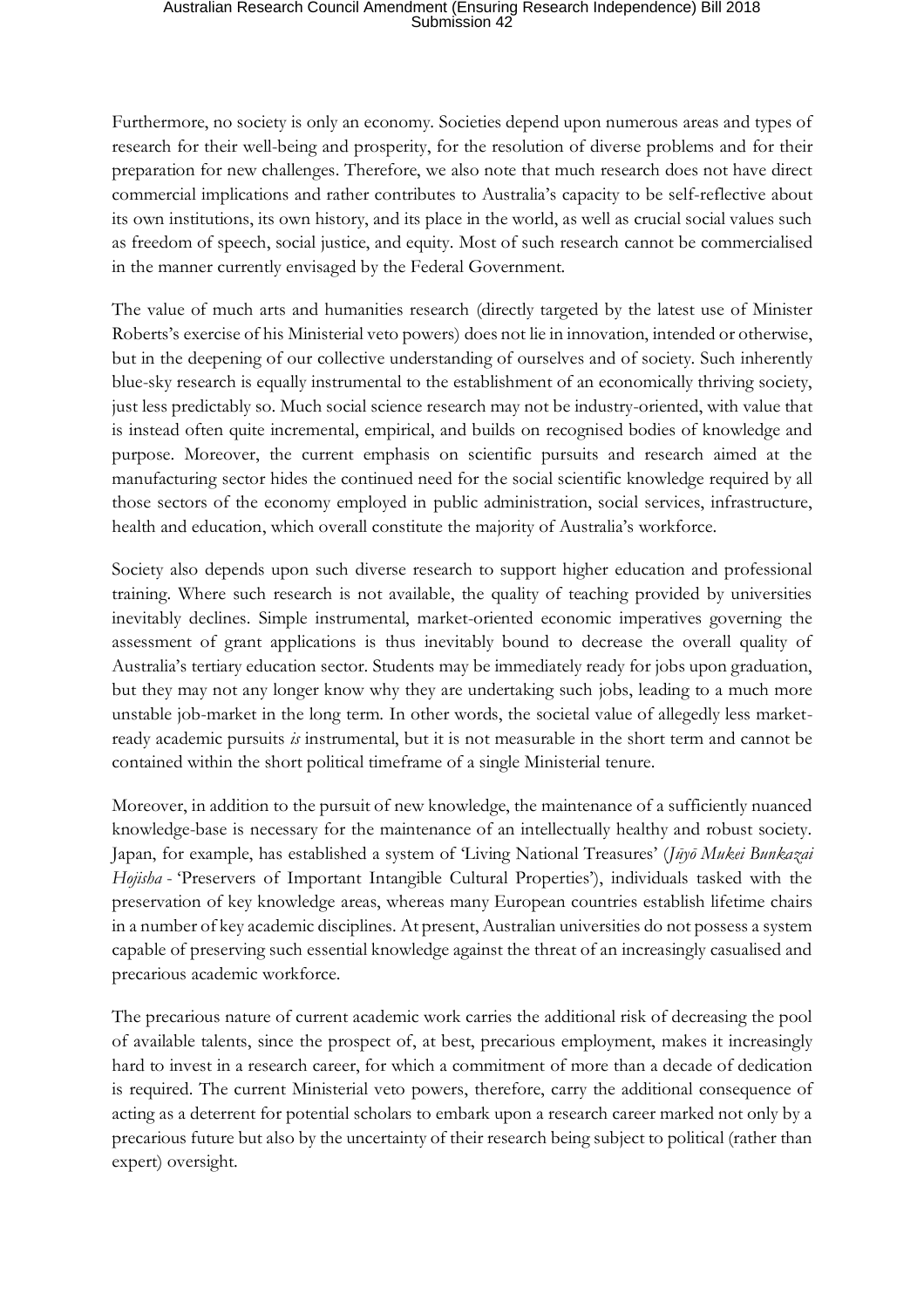In conclusion, we believe that there should be a strong degree of political oversight in establishing the ARC and in periodically reviewing its operation, but *merit* decisions ought to be free from political interference if Australia is to remain a competitive knowledge-economy on the world stage.

As a result, we fully support the proposed amendments contained in subsections 51(1), 51(2) and 52(4) of the *Australian Research Council Amendment (Ensuring Research Independence) Bill 2018.*

> **Dr Alessandro Pelizzon** On behalf of **Academic for Public Universities**

> > E: alessandro.pelizzon@scu.edu.au W: https://publicuniversities.org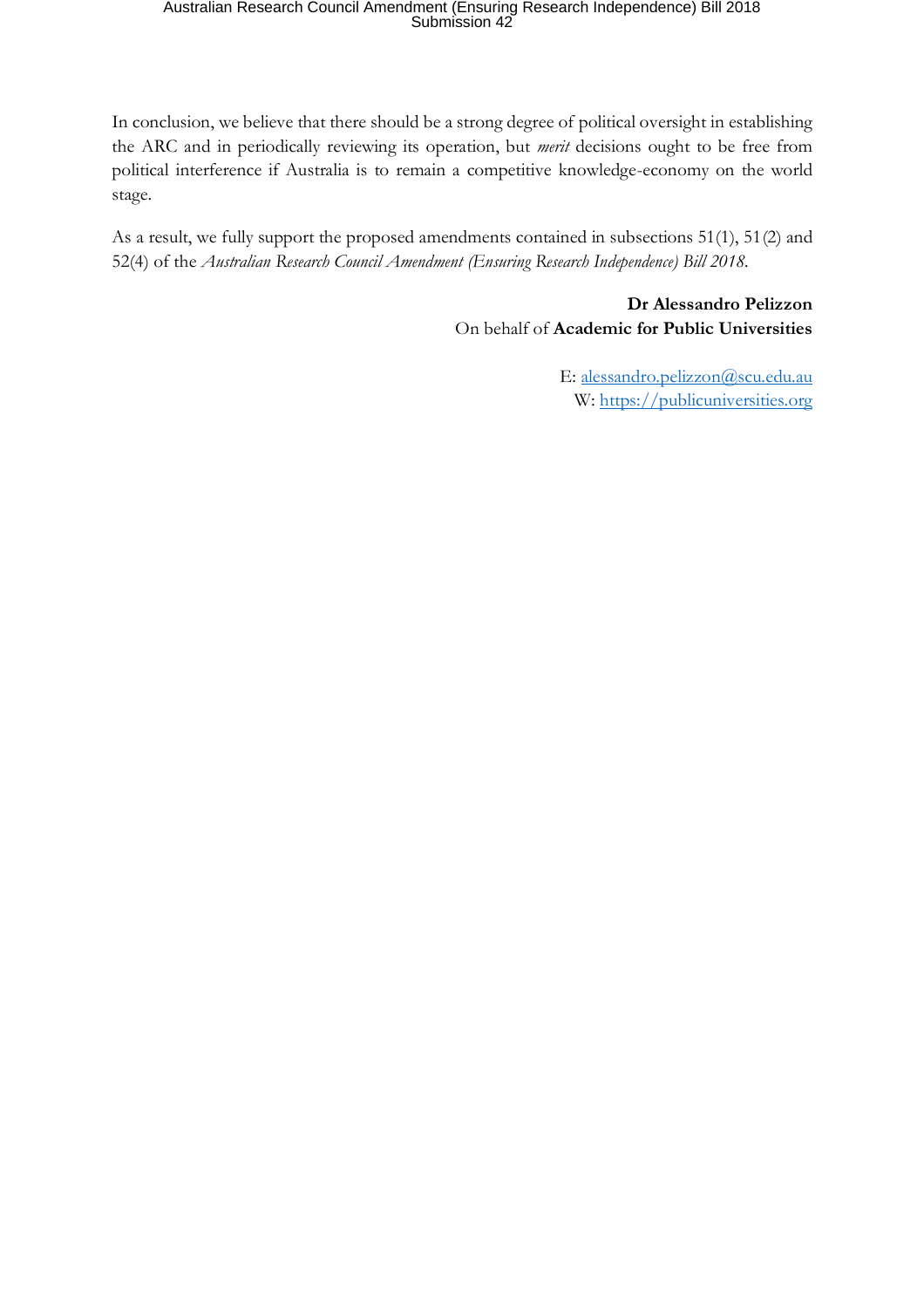#### References:

- Adeluwoye, D. 2020 'How Neoliberal Reforms Led to the Student Covid Crisis', *Tribune Magazine*, 1 October https://tribunemag.co.uk/2020/10/how-neoliberal-reforms-led-to-the-student-covid-crisis (accessed 07/02/22).AICD 2019 (Australian Institute of Company Directors) 'Principle 3: Board Composition', https://aicd.companydirectors.com.au/resources/not-for-profit-resources/not-forprofit-governance-principles/principle-3-board-composition (accessed 07/02/22).
- Audit Office of New South Wales 2021 'Universities 2020 Audits', New South Wales Auditor-General's Reporthttps://www.audit.nsw.gov.au/sites/default/files/documents/FINAL%20report%20- %20Universities%202020%20audits.pdf (accessed 07/02/22).
- Baker, J. 2021 'Top universities see overseas student numbers increase despite crying poor', *The Age*, 19 June https://www.theage.com.au/national/nsw/top-universities-see-overseas-student-numbersincrease-despite-crying-poor-20210618-p582c1.html (accessed 07/02/22).
- Beidatsch, E. 2021 'Students stiffed as universities cut courses to save money', *Independent Australia* 22 August https://independentaustralia.net/life/life-display/students-stiffed-as-universities-cutcourses-to-save-money,15416 (accessed 07/02/22).
- Cahill, D. 2020 'How wage theft and casual work are built into Australian university business models', *Academic Matters*, 27 October https://academicmatters.ca/wage-theft-and-casual-work-are-built-intouniversity-business-models/ (accessed 07/02/22).
- Carey, A. 2022 'Swinburne calls in debt collectors after overpaying its casual staff', *The Age*, 4 February https://www.theage.com.au/national/victoria/swinburne-calls-in-debt-collectors-after-overpayingits-casual-staff-20220204-p59tr9.html (accessed 07/02/22).
- Compayré, G. 1893 *Abelard and the origin and early history of universities*, Charles Scribner's Sons, http://archive.org/details/abelardoriginear00compiala (accessed 07/02/22).
- Crawford, A. 2020 'The attack on the university is political', *The Overland*, 22 September https://overland.org.au/2020/09/the-attack-on-the-university-is-political/ (accessed 07/02/22).
- Cooper, S. 2020 'Last Chance for Universities?', *Arena Quarterly No 2,* July https://arena.org.au/lastchance-for-universities/ (accessed 07/02/22).
- Croucher, G. and Woelert, P. 2021 'Administrative transformation and managerial growth: a longitudinal analysis of changes in the non-academic workforce at Australian universities', *Higher Education*, 11 September https://link.springer.com/content/pdf/10.1007/s10734-021-00759-8.pdf (accessed  $07/02/22$ ).
- Dados, N., Goodman, J., and Yasukawa, K. 2019 'Counting the uncounted: contestations over casualisation data in Australian universities', in J. Evans, S. Ruane and H. Southall eds *Data in society: challenging statistics in an age of globalisation*, Policy Press.
- DESE (Department of Education, Skills and Employment) 2021- '2020-2021 Budget Research Package', Australian Government, Canberra https://www.dese.gov.au/2020-21-budget-research-package (accessed 07/02/22).
- DESE 2021 'Job-Ready Graduates Package', Australian Government, Canberra https://www.dese.gov.au/job-ready (accessed 07/02/22).
- DEST (Department of Education, Science and Training) 2003 *Our Universities: Backing Australia's Future*, Commonwealth of Australia, Canberra: Australian Government Printing Service.
- DET (Department of Education and Training) 1988 *Higher Education: a policy statement*, Commonwealth of Australia, Canberra: Australian Government Publication Service.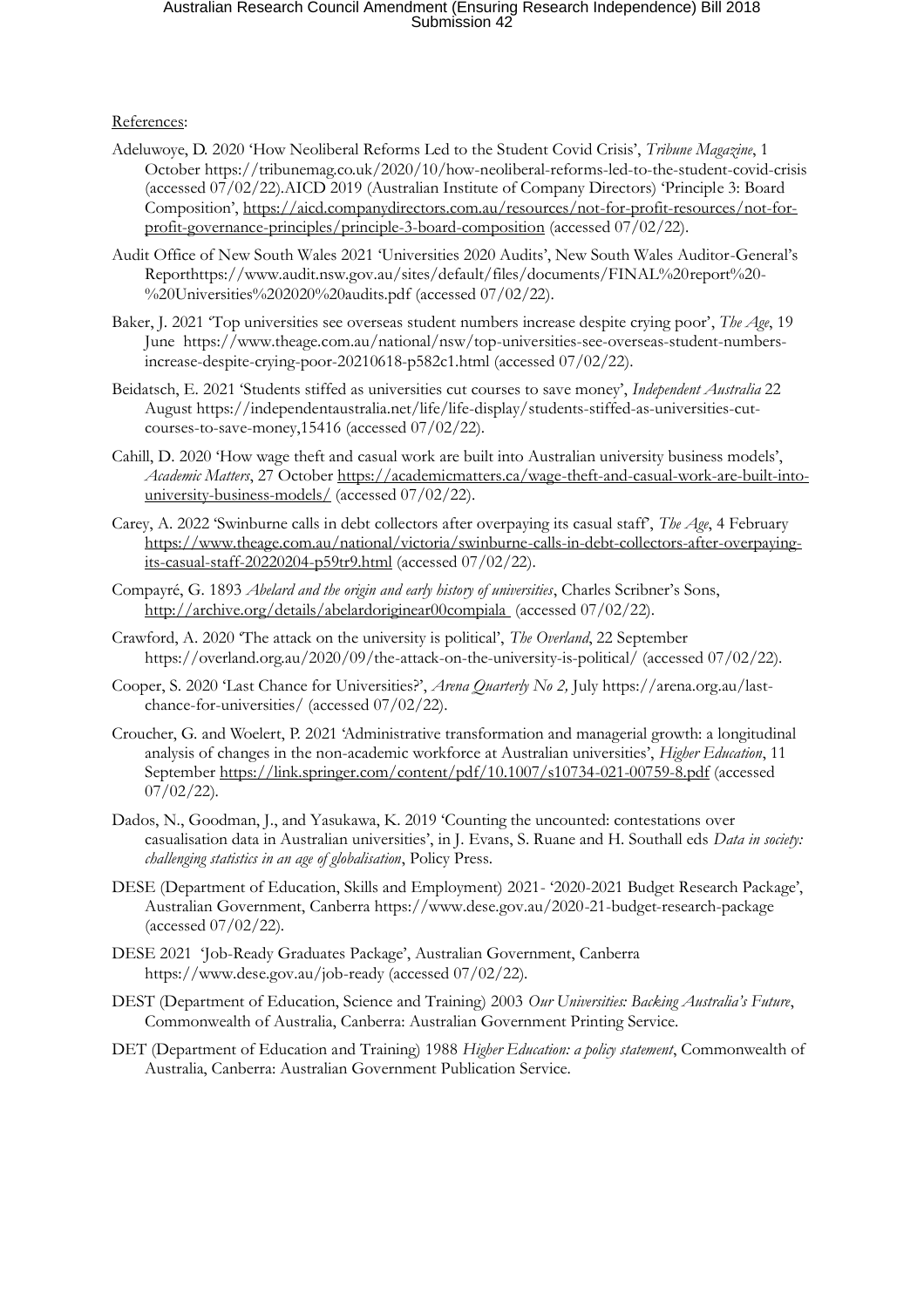- Duffy, C. 2020 'Cashed-up university sector accused of hypocrisy over mass casualisation of workforce, job losses', *ABC Online,* 17 July https://www.abc.net.au/news/2020-07-17/university-casualworkforce-redundancies-dirty-secret/12462030 (accessed 07/02/22).
- *Espejo, D. and Shanahan, M* 2021 *'*How to corporatise a university (in three steps)', 14 October https://honisoit.com/2021/10/how-to-corporatise-a-university-in-three-steps/ (accessed  $07/02/22$ ).
- Forsyth, A. 2014 *A History of the Modern Australian University,* Sydney: University of New South Wales Press.
- Harris, B. 2014 'Corporatisation, Managerialism and the Death of the University Ideal in Australia', *Journal of Politics and Law*, 7, 2: 63-80.
- Hanrahan, P.F. 2013 'The relationship between equitable and statutory "best interests" obligations in financial services law', *Journal of Equity* 7 (1): 46-73.
- *Higher Education Support Act 2003* included in Section 33-15 a clause (1.a)Hoare, D. 1995 *Report of the Committee of Inquiry/Higher Education Management Review*, Report to the Minister for Employment, Education and Training, Commonwealth of Australia, Canberra: Australian Government Publication Service.
- Howard, J. 2021 *Rethinking Australian higher education: Towards a diversified system for the 21st century*, Centre for Business and Social Innovation, University of Technology Sydney/Howard Partners, Canberrahttps://www.uts.edu.au/sites/default/files/2021- 02/Rethinking%20Australian%20Higher%20Education%20- %20towards%20a%20Diversited%20System%20for%20the%2021st%20Century%20%28UTS%20F inal%29.pdf (accessed 07/02/22).
- Hurley, P. Hoang, C. and Hildebrandt, M. 2021a *Australian investment in higher education*, Mitchell Institute for Education and Health Policy, Victoria University https://www.vu.edu.au/sites/default/files/australian-investment-in-higher-education-2021-mitchellinstitute.pdf (accessed 07/02/22).
- Hurley, P., Hoang, C. and Hildebrandt, M. 2021 'Universities lost 6% of their revenue in 2020 and the next 2 years are looking worse', *The Conversation,* 30 August https://theconversation.com/universities-lost-6-of-their-revenue-in-2020-and-the-next-2-years-arelooking-worse-166749 (accessed 07/02/22).
- Janda, M. 2020 'Almost a million Australians out of work due to coronavirus', *ABC Online*, 5 May https://www.abc.net.au/news/2020-05-05/almost-one-million-australians-lose-jobs-due-tocoronavirus/12215494 (accessed 07/02/22).
- Johnes, J. and Virami, S. 2020 'Chief executive pay in UK higher education: the role of university performance' *Annals of Operations Research* 288: 547-576.
- Kealy, T. 2021 'Only academics can run universities effectively', T*imes Higher Education*, 21 January https://www.timeshighereducation.com/features/only-academics-can-run-universities-effectively (accessed 07/02/22).
- Kennedy, D. 2020 'How (Not) to Corporatize a University'. *American Association of University Professors,* Fall https://www.aaup.org/article/how-not-corporatize-university#.XzDJLy2r0vq (accessed 07/02/22).
- Littleton, E. and Stanford, J. 2021 *An Avoidable Catastrophe: Pandemic Job Losses in Higher Education and their Consequences*, The Australia Institute, Canberra https://d3n8a8pro7vhmx.cloudfront.net/theausinstitute/pages/3830/attachments/original/163147 9548/An\_Avoidable\_Catastrophe\_FINAL.pdf?1631479548 (accessed 07/02/22).
- Lloyd, D. 2021 'Let's raise our gaze', *The Big Picture*, University of South Australia, 26 August https://www.unisa.edu.au/about-the-vice-chancellor/the-big-picture/Dates/2021/8/lets-raise-ourgaze/ (accessed 07/02/22).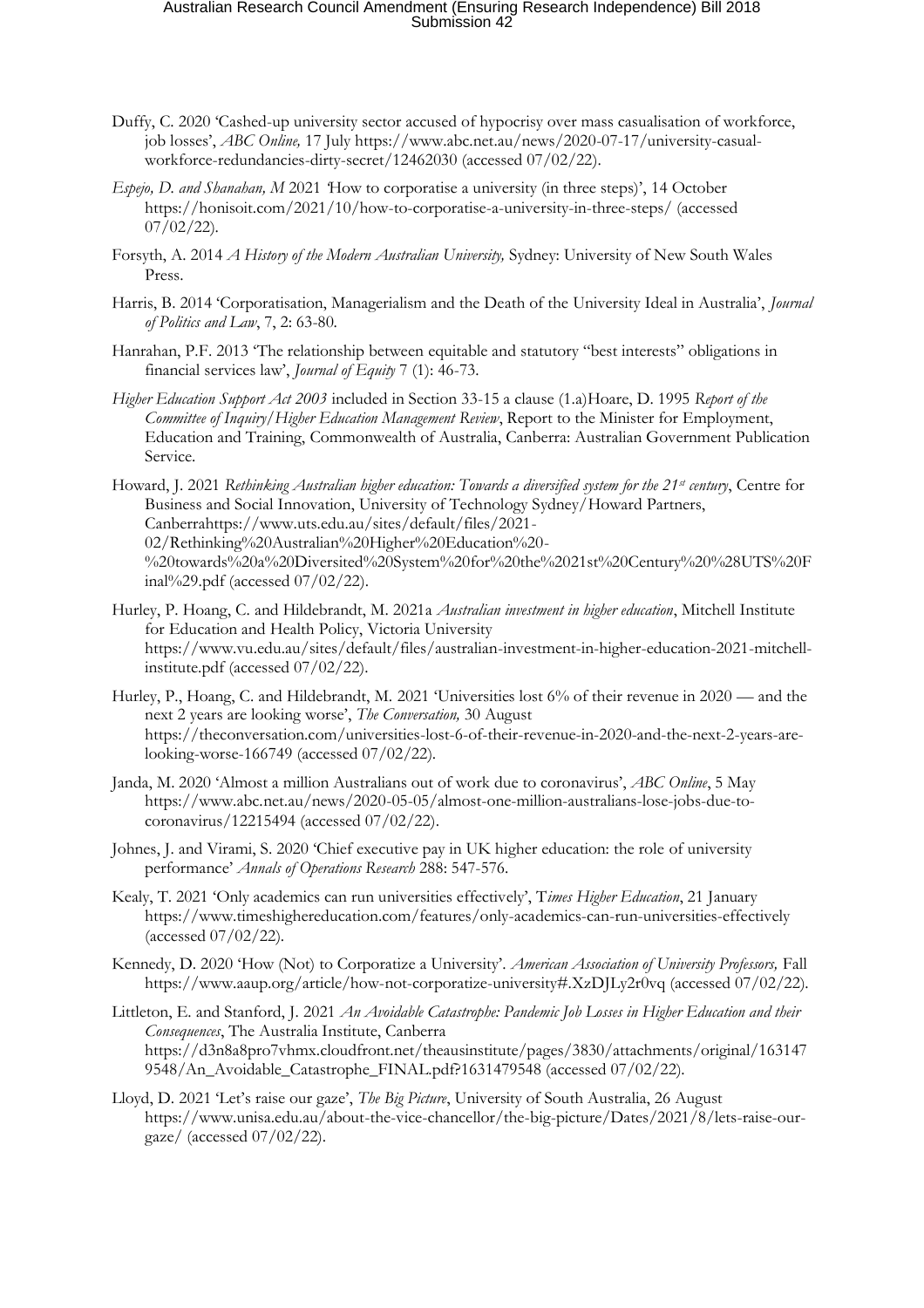- Lucas, A., Whelan, A., Probyn-Rapsey, F., Takacs, G., Svirsky, M., Verrucci, N. 2020 'Tertiary experience no longer required', *The Conversation*, 3 September https://theconversation.com/governinguniversities-tertiary-experience-no-longer-required-145439 (accessed 15/01/22).
- Lucas, A. 2021 'COVID cuts highlight intellectual bankruptcy of Coalition higher education policies. Part 1', *Pearls and Irritations*, 16 June https://johnmenadue.com/adam-lucas-covid-cuts-highlightintellectual-bankruptcy-of-coalition-higher-education-policies-part-1/ (accessed 15/01/22).
- Lucas, A. 2021 'Coalition policies and corporatisation of universities are premised on shifting costs to students and staff. Part 2', *Pearls and Irritations*, 17 June https://johnmenadue.com/coalition-policiesand-corporatization-of-universities-are-premised-on-shifting-costs-to-students-and-staff-part-2/ (accessed 15/01/22).
- Lucas, A. 2021 'The authoritarian academy: corporate governance of Australia's universities exploits staff and students and degrades academic standards. Part 3', *Pearls and Irritations*, 18 June https://johnmenadue.com/the-authoritarian-academy-corporate-governance-of-australiasuniversities-exploits-staff-and-students-and-degrades-academic-standards-part-3/ (accessed 15/01/22).
- The Magna Charta Universitatum 1988 Obervatory Magna Charta Universitatium, University of Bologna, January http://www.magna-charta.org/magna-charta-universitatum/read-the-magna-charta/themagna-charta (accessed 07/02/22).
- Marshman, I. and Larkins, F. 2020 'Modelling Individual Australian Universities Resilience in Managing Overseas Student Revenue Losses from the COVID-19 Pandemic', LH Martin Institute, University of Melbourne, 28 May https://melbourne-cshe.unimelb.edu.au/lh-martin-institute/fellowvoices/modelling-individual-australian-universities-resilience-in-managing-overseas-student-revenuelosses-from-the-covid-19-pandemic (accessed 07/02/22).
- Marshman, I. and Larkins, F 2021 'Uni finances: 2020 could have been worse, the financial challenges occurring in 2021 are likely to be greater', *Campus Morning Mail*, 16 Augusthttps://campusmorningmail.com.au/news/uni-finances-2020-could-have-been-worse-thisyear-will-be (accessed 15/01/22).
- Moore, M.H., 1995 *Creating public value: Strategic management in government*, Cambridge, MA: Harvard University Press.
- NSW Legislative Council 2021 *The future development of the NSW tertiary education sector*, Report 41, Portfolio Committee No. 3 - Education, 22 January https://www.parliament.nsw.gov.au/tp/files/79100/Report%20No%2041%20-%20PC%203%20- %20Future%20development%20of%20the%20NSW%20tertiary%20education%20sector.pdf (accessed 07/02/22).
- Orr, J. 2012 'Australian Corporate Universities and the *Corporations Act*', *International Journal of Law and Education* 17, 2: 123-148.
- Orr, J. 2020 'University Law: Pursuing Fruits of Knowledge', Queensland University of Technology, Unpublished Doctorate of Philosophy thesis, 348 pp.
- Ross, J**.** 2021 'Audit figures raise questions over Australian job losses NSW universities spent more money sacking people than they lost in international student revenue', , *Times Higher Education,* 21 Junehttps://www.timeshighereducation.com/news/audit-figures-raise-questions-over-australianjob-losses (accessed 07/02/22).
- Ross, J. 2021 '"Worst to come" for Australian university finances, warns minister', *Times Higher Education*, 16 Augusthttps://www.timeshighereducation.com/news/worst-come-australian-university-financeswarns-minister (accessed 07/02/22).
- Rowlands, J. and Boden, R. 2020 'How Australian vice-chancellors' pay came to average \$1 million and why it's a problem', *The Conversation*, 2 December https://theconversation.com/how-australian-vicechancellors-pay-came-to-average-1-million-and-why-its-a-problem-150829 (accessed 07/02/22).